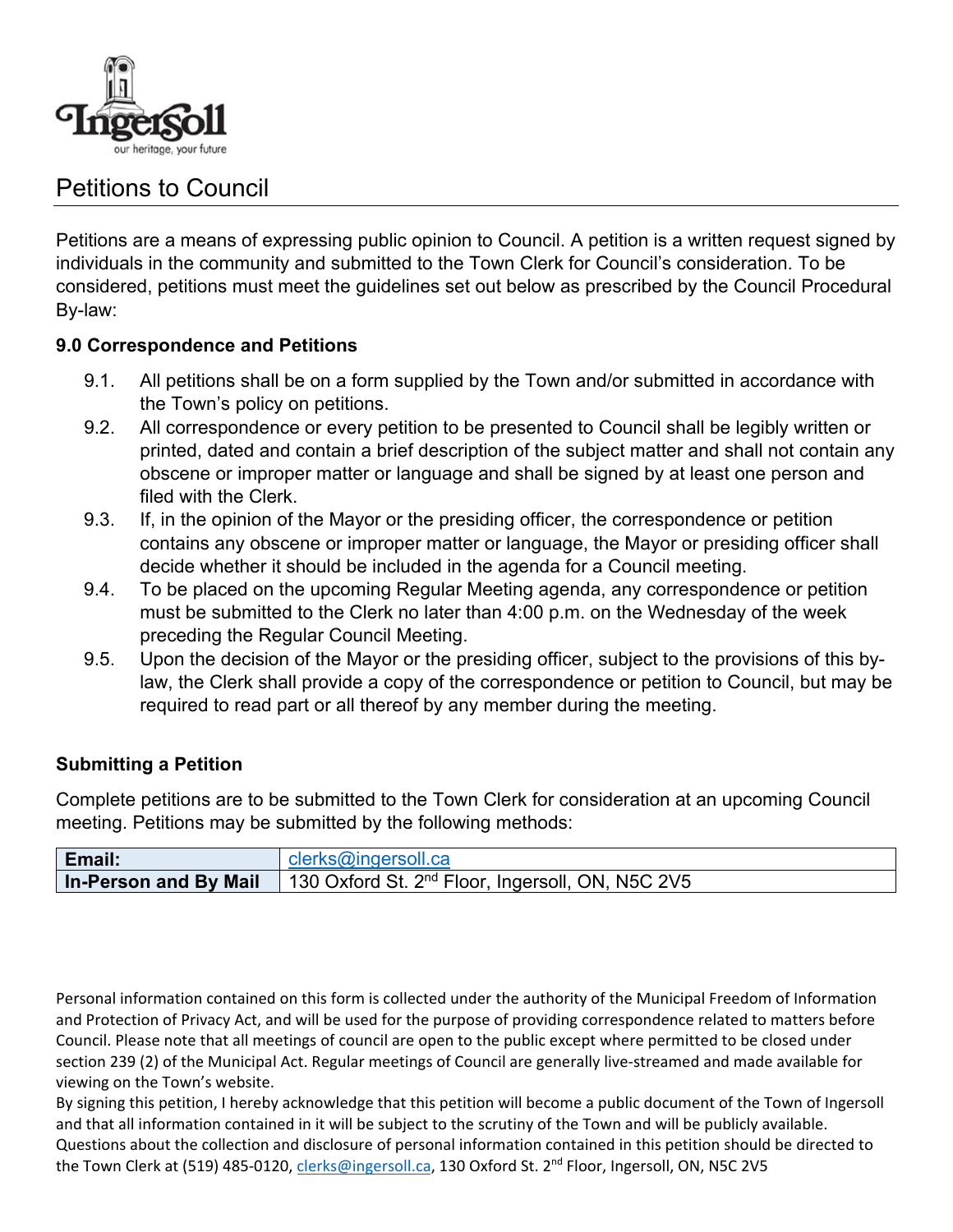

## **To: Mayor and Council of the Town of Ingersoll**

We the undersigned, hereby submit this petition for Council's consideration for the reason(s) detailed below:

Dated this day of the case of the case of the case of the case of the case of the case of the case of the case

#### **Petition Initiator and Contact Information**

| <b>First Name:</b>   | <b>Last Name:</b> |
|----------------------|-------------------|
| <b>Phone Number:</b> | Email:            |
| <b>Address:</b>      |                   |

| <b>Name</b><br>(please print first and last) | <b>Address</b><br>(your residential address in the<br>Town of Ingersoll) | <b>Signature</b><br>(Only original signatures are<br>permitted) |
|----------------------------------------------|--------------------------------------------------------------------------|-----------------------------------------------------------------|
|                                              |                                                                          |                                                                 |
|                                              |                                                                          |                                                                 |
|                                              |                                                                          |                                                                 |
|                                              |                                                                          |                                                                 |
|                                              |                                                                          |                                                                 |
|                                              |                                                                          |                                                                 |
|                                              |                                                                          |                                                                 |

Personal information contained on this form is collected under the authority of the Municipal Freedom of Information and Protection of Privacy Act, and will be used for the purpose of providing correspondence related to matters before Council. Please note that all meetings of council are open to the public except where permitted to be closed under section 239 (2) of the Municipal Act. Regular meetings of Council are generally live-streamed and made available for viewing on the Town's website.

By signing this petition, I hereby acknowledge that this petition will become a public document of the Town of Ingersoll and that all information contained in it will be subject to the scrutiny of the Town and will be publicly available. Questions about the collection and disclosure of personal information contained in this petition should be directed to the Town Clerk at (519) 485-0120, clerks@ingersoll.ca, 130 Oxford St. 2<sup>nd</sup> Floor, Ingersoll, ON, N5C 2V5